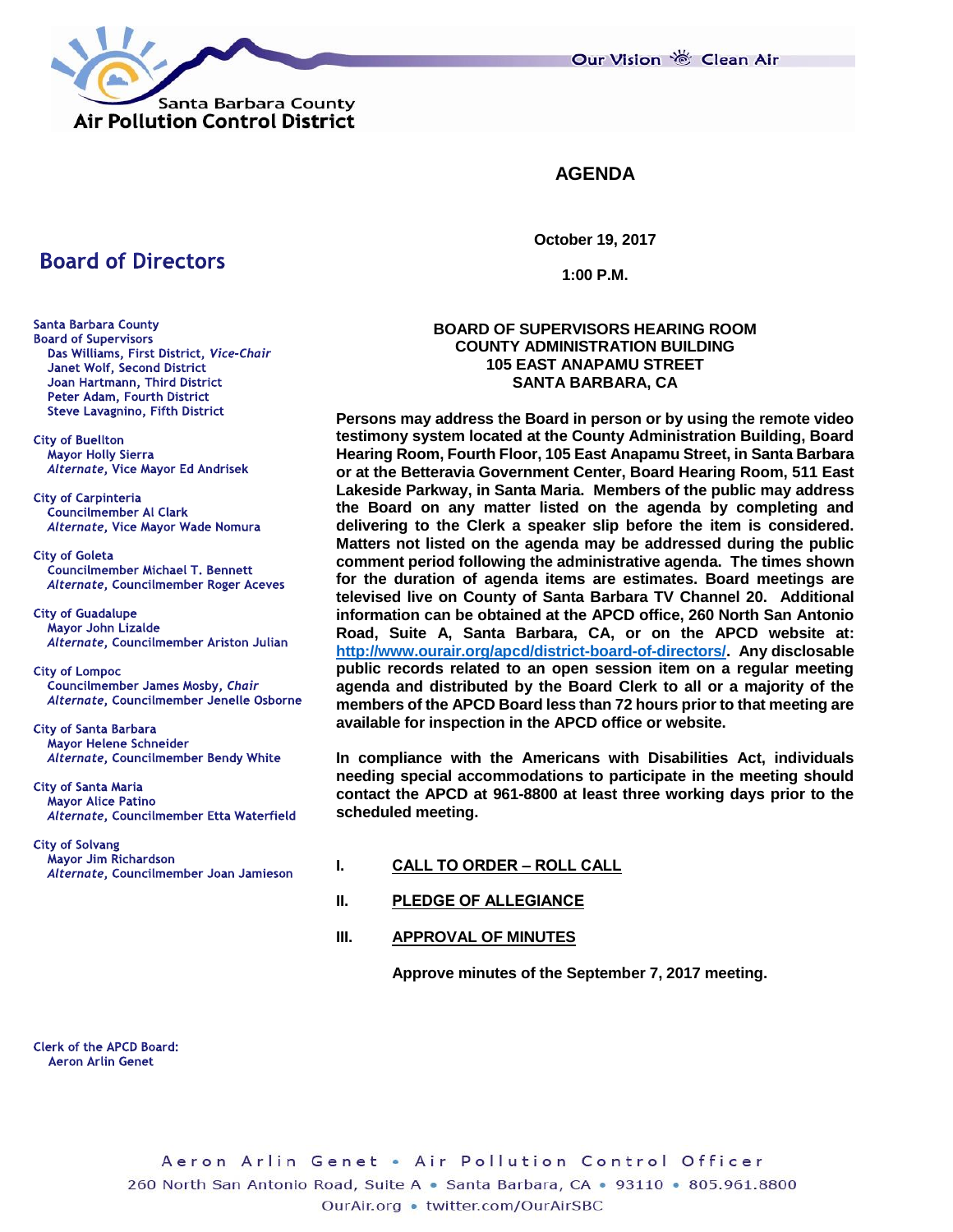## **IV. ADMINISTRATIVE ITEMS**

**Approved by vote on one motion. These items read only on request of Board members.**

#### **A-1) Notice of Violation Report**

**Receive and file the summary of notices of violation issued and penalty revenue received during the months of August and September 2017.**

#### **A-2) District Grant Program Activity**

**Receive and file the following grant program related activity:**

**a) Summary of the emission-reduction grant agreements approved by the Air Pollution Control Officer for the period of August 3, 2017 through October 4, 2017 in accordance with Board Resolution Number 09-14, including:**

**i) Devin Grace – Marine Diesel Engine Repower Program (amendment); and**

- **b) An update on the Old Car Buy Back Program for vehicles retired during the period of June 2, 2017 through August 1, 2017.**
- **A-3) South Central Coast Basinwide Control Council Meeting Minutes**

**Receive and file the minutes from the March 29, 2017 meeting of the South Central Coast Basinwide Control Council (BCC).**

**A-4) APCD Board Meeting Schedule for Year 2018**

**Approve the APCD Board of Directors regular meeting schedule for 2018.**

**A-5) APCD Hearing Board Reappointment**

**Consider recommendation of the APCD Hearing Board Nominating Committee to reappoint Robert J. Saperstein to the Legal position on the APCD Hearing Board for a three-year term.**

**A-6) Memorandum of Understanding with Service Employees International Union, Local 620**

**Authorize the Air Pollution Control Officer to enter into a side letter agreement between the Santa Barbara County Air Pollution Control District (District) and the Service Employees International Union, Local 620 (SEIU) to amend provisions of the current Memorandum of Understanding (MOU), including an extension through June 30, 2020.**

**A-7) Memorandum of Understanding with Engineers and Technicians Association**

**Authorize the Air Pollution Control Officer to enter into a side letter agreement between the Santa Barbara County Air Pollution Control District (District) and the Engineers and Technicians Association (ETA) to amend provisions of the current Memorandum of Understanding (MOU), including an extension through June 30, 2020.**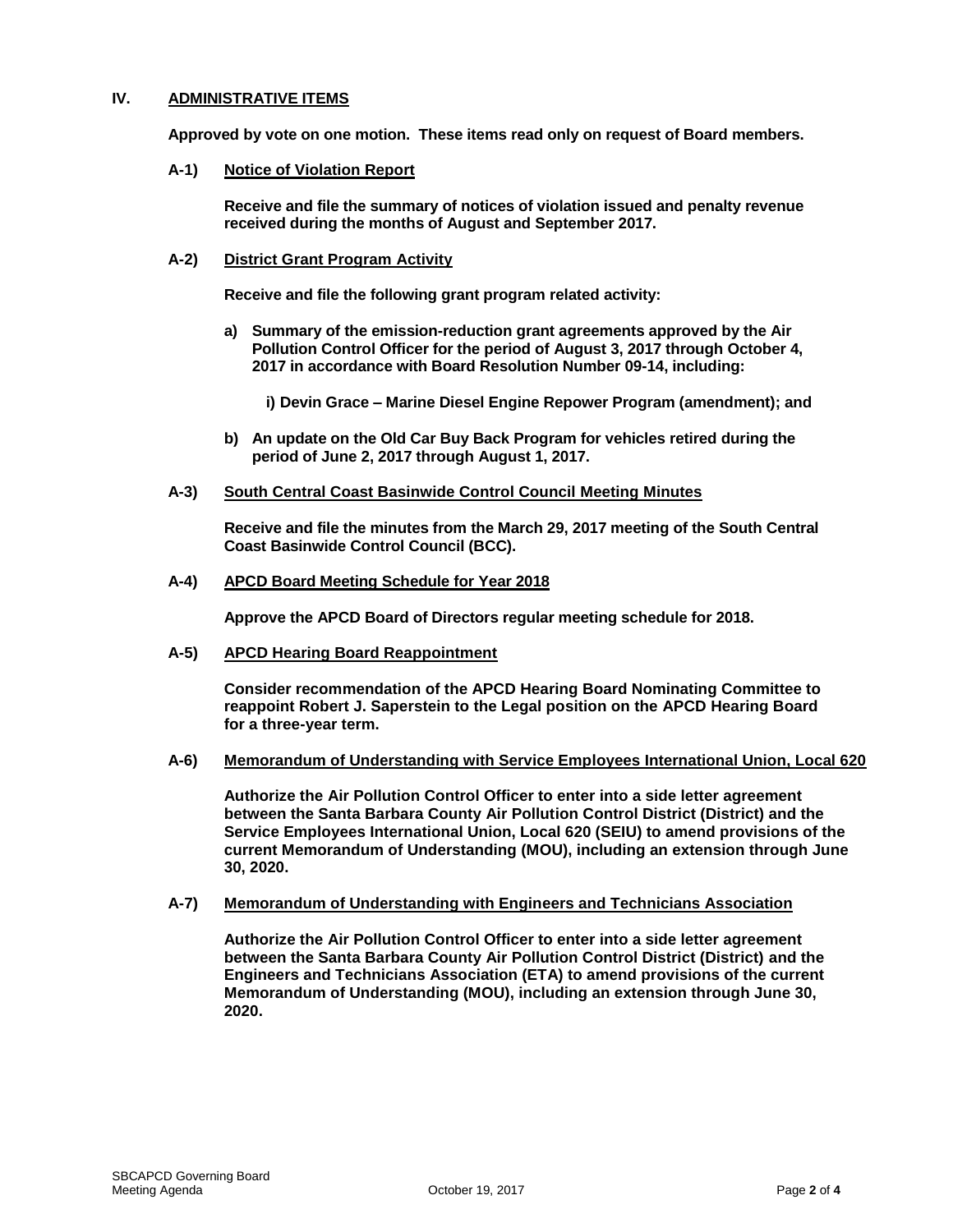## **A-8) Memorandum of Understanding with Santa Barbara County Air Pollution Control District Employees Association**

**Authorize the Air Pollution Control Officer to enter into a side letter agreement between the Santa Barbara County Air Pollution Control District (District) and the Santa Barbara County Air Pollution Control District Employees Association (SBCAPCDEA) to amend provisions of the current Memorandum of Understanding (MOU), including an extension through June 30, 2021.**

**A-9) Salary and Benefits for Management and Confidential Unrepresented Employees**

**Adopt a Resolution amending the Management Personnel Benefits Policy for Management and Confidential-Unrepresented Employees.**

**A-10) Support for H.R. 3682, Blue Whales and Blue Skies Act**

**Authorize the Chair to sign a letter of support for H.R. 3682, the Blue Whales and Blue Skies Act, which would establish a national recognition program for shipping companies that voluntarily slow speeds in the Santa Barbara Channel region.**

**A-11) Contract with Tyler Technologies, Inc. for Accounting Software and Software Maintenance Support**

**Consider the following actions:**

- **a) Approve and authorize the Chair to execute an agreement for Software and Special Services with Tyler Technologies, Inc.; and**
- **b) Delegate authority to the Air Pollution Control Officer to extend the term of the maintenance support agreement for three years on same terms and conditions.**

## **V. PUBLIC COMMENT PERIOD**

**Persons desiring to address the APCD Board on any subject within the jurisdiction of the Board that is not included as part of the agenda must complete and deliver to the Clerk the "Request to Speak" form which is available at the Hearing Room entrance prior to the commencement of this comment period. Comments shall be limited to fifteen minutes, divided among those desiring to speak, but no person shall speak longer than three minutes.**

**VI. DIRECTOR'S REPORT (EST. TIME: 5 Min.)**

> **Receive brief oral report by the Air Pollution Control Officer on any current topics of concern to the Board.**

#### **VII. DISCUSSION ITEMS**

**1) Santa Barbara County's Emission Inventory (EST. TIME: 15 Min.)**

**Receive a presentation on the Santa Barbara County's Emission Inventory.**

**2) District Compliance Program (EST. TIME: 15 Min.)**

**Receive a presentation from District staff on the District compliance program.**